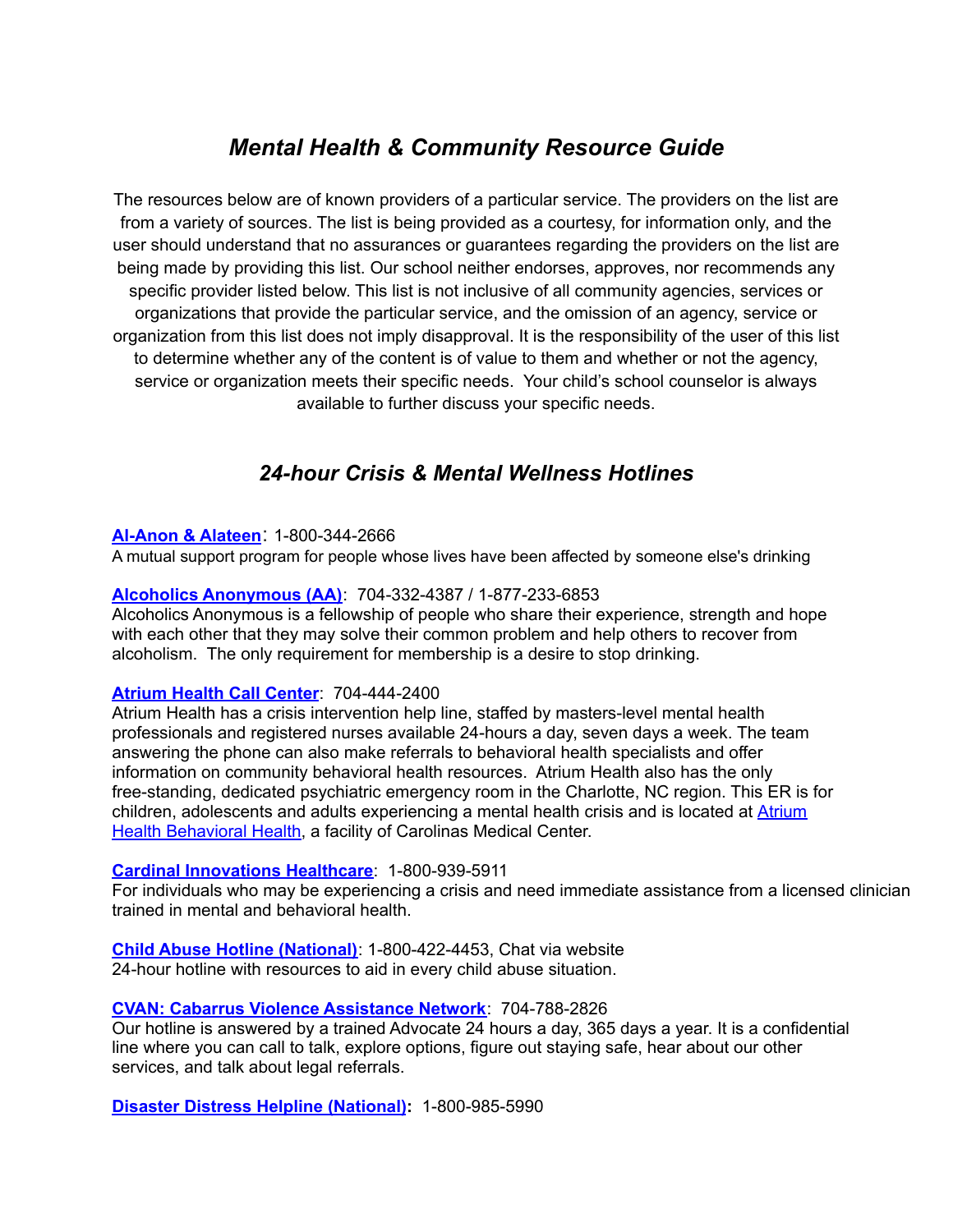The Disaster Distress Helpline provides immediate crisis counseling for people who are experiencing emotional distress related to any natural or human-caused disaster. This toll-free, multilingual, and confidential crisis support service is available to all residents in the United States and its territories.

#### **Domestic Violence Hotline [\(National\)](https://www.thehotline.org/)**: 1-800-799-7233 / 1-800-787-3224 (TTY)

Text "START" to 88788, Chat via website

The National Domestic Violence Hotline provides essential tools and support to help survivors of domestic violence so they can live their lives free of abuse. Contacts to The Hotline can expect highly-trained, expert advocates to offer free, confidential, and compassionate support, crisis intervention information, education, and referral services in over 200 languages.

#### **Greater [Charlotte](https://www.safealliance.org/programs/greater-charlotte-hope-line/) Hope Line / Safe Alliance:** 980-771-4673

The Greater Charlotte Hope Line is a 24/7 hotline for Mecklenburg County residents seeking help for parenting support, domestic violence and sexual assault. This free resource is confidential, safe, and staffed by highly trained advocates who have the knowledge and empathy necessary to help those who call.

**[Hopeline](https://www.hopeline-nc.org/)**: Call (24/7) or Text (M-F 10am - 10pm): 919-231-4525 or 1-877-235-4525 A free and confidential crisis and suicide prevention helpline that offers crisis intervention, supportive and non-judgmental active listening, gentle and understanding discussion of crisis resolution, and referrals to appropriate community resources.

#### **[Hope4Healers](https://www.ncdhhs.gov/divisions/mental-health-developmental-disabilities-and-substance-abuse/hope4nc/hope4healers-helpline)**: Call 919-226-2002

Provides mental health and resilience support for NC health care professionals, emergency medical specialists, first responders, other staff who work in health care settings, as well as teachers and school personnel.

#### **[Hope4NC](https://www.ncdhhs.gov/divisions/mental-health-developmental-disabilities-and-substance-abuse/hope4nc-and-hope4healers) Helpline**: Call 1-855-587-3463 or Text "hope"

Connects North Carolinians to mental health and resilience supports that help them cope and build resilience during times of crisis. Available to everyone in North Carolina's 100 counties during the COVID-19 crisis. Available 24 hours per day, seven days a week to speak to a live person.

**Human [Trafficking](https://humantraffickinghotline.org/) Resource Center (National)**: 1-888-373-7888, Text 233733, Chat via website The National Human Trafficking Hotline connects victims and survivors of sex and labor trafficking with services and supports to get help and stay safe. The Trafficking Hotline also receives tips about potential situations of sex and labor trafficking and facilitates reporting that information to the appropriate authorities in certain cases. Help is available in English or Spanish, or in more than 200 additional languages through an on-call interpreter.

#### **[Mecklenburg](https://www.thesantegroup.org/mecklenburg-county-crisis) County Crisis**: 704-566-3410 (Select Option 1)

Mecklenburg County CriSyS Crisis Response system provides initial comprehensive crisis support and remains involved until the crisis is resolved or until appropriate support is established. Services provided includes Mobile Crisis Team (team can be dispatched for suicidal subjects, mentally ill subjects, situational crisis, involuntary committments and other acute situations), Critical Incident Stress Management (staff specifically trained for managing stress following a critical incident such as community disasters or crisis events), and the Operations Call Center (Operates 24 hours a day/365 days a year; Calls are screened by mental health counselors to assess danger/lethality of the caller's situation)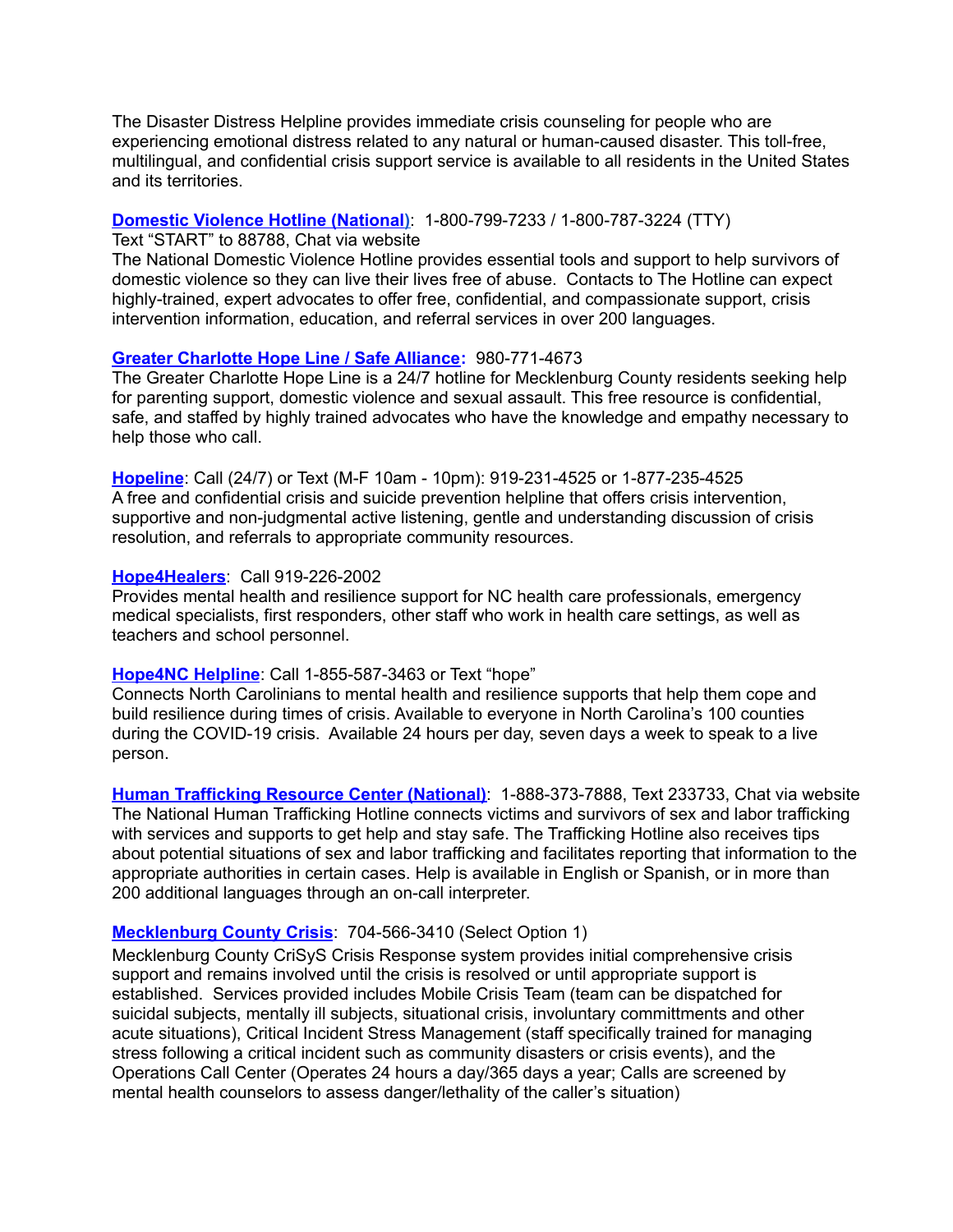### **[Monarch](https://monarchnc.org/crisis-services/) Crisis Services**: 1-866-272-7826

Monarch's Crisis Services include several Crisis Centers around the state and Mobile Crisis Management support. These services are for those who are experiencing a crisis and are in immediate need of the proper care.

#### **Narcotics [Anonymous](https://charlotte-na.org/) (NA)**: 980-200-9349 / 1-855-613-2762

The Greater Charlotte Area of Narcotics Anonymous serves Charlotte North Carolina. We welcome all who have a problem with drugs. There are no fees or costs. Our message is hope and the promise is freedom from active addiction.

**National Alliance on Mental Illness [Charlotte](https://namicharlotte.org/):** 704-333-8218 / 1-800-950-6264 (National) The families and members of NAMI Charlotte are here to help! We offer understanding to anyone concerned about mental illnesses and the treatment of mental illness.

#### **National Suicide [Prevention](https://suicidepreventionlifeline.org/) Lifeline**: 1-800-273-TALK (8255)

Offers free and confidential support for people in distress, prevention and crisis resources and best practices for professionals.

#### **NC [Alcohol](https://www.alcoholdrughelp.org/) and Drug Council**: 1-800-688-4232 or Text 919-908-3196

If you or a loved one is struggling with alcohol or drug addiction, support is available 24 hours a day via the hotline.

**Novant 24-hour Behavioral Health [Crisis/Referral](https://www.novanthealth.org/presbyterian-medical-center/services/behavioral-health.aspx)**: 704-384-4255 / 1-800-786-1585 Licensed therapists are available around the clock to assess your needs and connect you with the appropriate level of care.

#### **RAINN [\(National\)](https://www.rainn.org/)**: 1-800-656-4673, Chat via website

RAINN's telephone hotline services provide trained sexual assault hotline staff 24/7, in English and Spanish, to support communities with crisis intervention, empathetic listening, and warm handoffs to designated local service providers. The online crisis intervention services in English and Spanish. RAINN provides secure and anonymous online hotline crisis intervention service.

#### **Safe [Alliance](https://www.safealliance.org/) Crisis Hotline**:

24-Hour Rape Crisis Hotline: 704-375-9900 / 24-Hour Domestic Violence Hotline: 704-332-2513 Charlotte Domestic Violence Shelter: 704-944-0169

We provide hope and healing to those impacted by domestic violence and sexual assault.

**Suicide [Prevention](https://suicidepreventionlifeline.org/) Lifeline (National)**: 1-800-273-8255 / 1-888-628-9454 (Spanish) Offers free and confidential support for people in distress, prevention and crisis resources and best practices for professionals.

#### **The [Relatives](https://therelatives.org/our-programs/youth-crisis-center/) Youth Crisis Center**: 704-377-0602

The Relatives Crisis Center provides a safe location for youth ages 7-17 who need a safe place to stay because they have run away from home, are homeless, or are in transition under the care of the Department of Social Services. For up to 21 days, youth have a safe place to go where they and their families can work on the issues that brought them to our Youth Crisis Center. The **24-Hour Crisis Hotline Crisis** counselors are available any time of day or night to answer questions and provide support via our crisis line. Additionally, **Walk-In Crisis Support**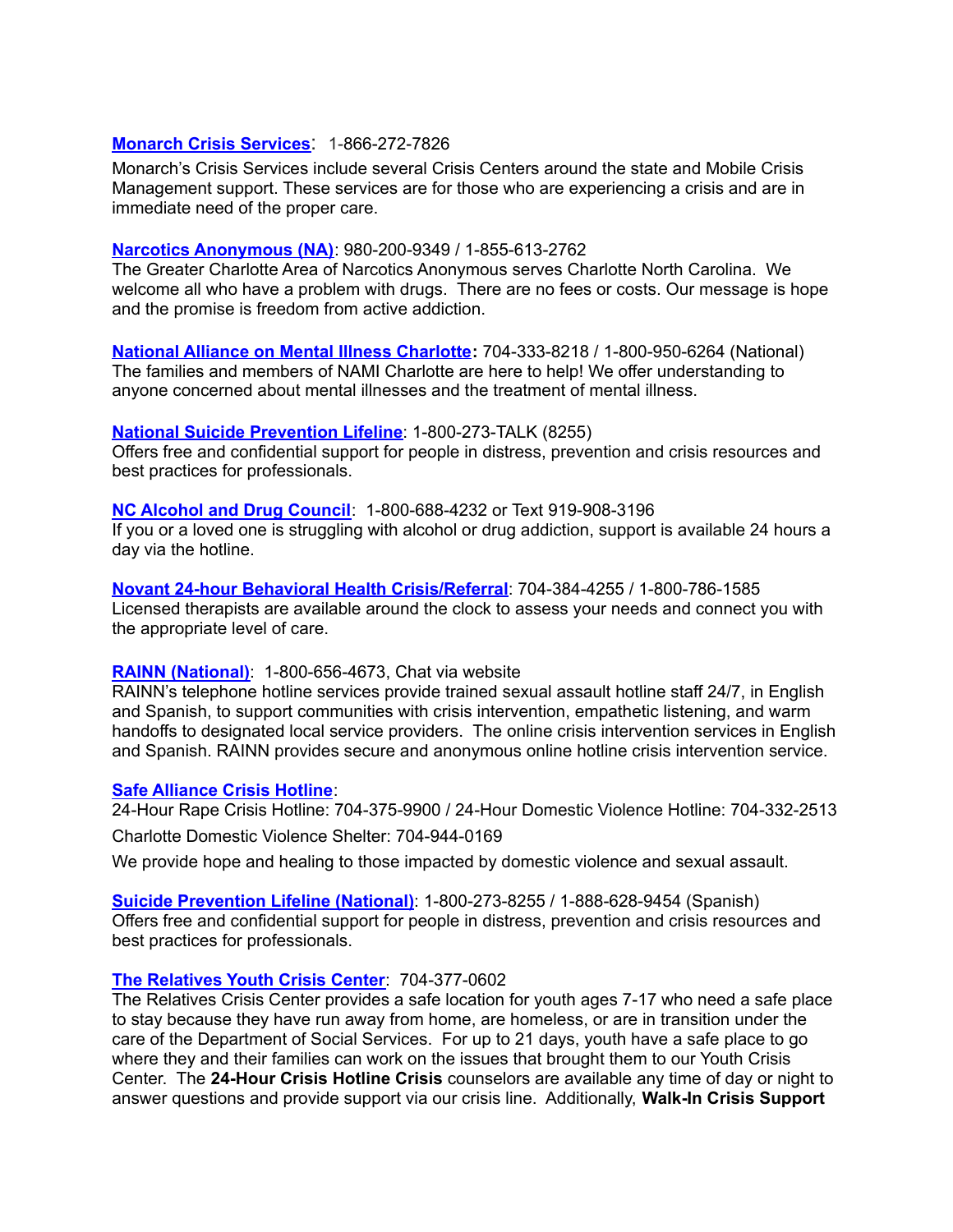youth don't have to stay at the house to get help. They can just walk up and have a meeting with one of our counselors to figure out how to handle a situation that they are going through.

**The Trevor [Project](https://www.thetrevorproject.org/get-help/)**: Call 1-866-488-7386, Text "START" to 678-678, Chat via website Connect to a crisis counselor 24/7, 365 days a year, from anywhere in the U.S. It is 100% confidential, and 100% free. Crisis counselors are trained to answer calls, chats, or texts from LGBTQ young people when they are struggling with issues such as coming out, LGBTQ identity, depression, and suicide.

**[Veterans](https://www.veteranscrisisline.net/) Crisis Line**: Call 1-800-273-8255 (Press 1), Text 838255, Chat via website The Veterans Crisis Line is a free, confidential resource that's available to anyone, even if you're not registered with VA or enrolled in VA health care. The caring, qualified responders at the Veterans Crisis Line are specially trained and experienced in helping Veterans of all ages and circumstances.

**Veterans [Homeless](https://www.veteranscrisisline.net/get-help/chat/homeless-veterans-chat) Programs**: 1-877-424-3828, Chat via website Veterans who are homeless or at risk of homelessness can make the call to or chat online with the National Call Center for Homeless Veterans, where trained counselors are ready to talk confidentially 24 hours a day, 7 days a week.

# *Community Resources*

### **Resource Guides**

#### **Charlotte & [Surrounding](https://www.adajenkins.org/wp-content/uploads/2021/02/Ada-Jenkins-Center-Resource-Manual-updated-February-2021.pdf) Area Resource Guide**

An extensive community resource guide created by the **Ada [Jenkins](https://www.adajenkins.org/) Center**.

The Ada Jenkins Center currently serves residents of Cornelius, Davidson, and Huntersville. Services provided include economic mobility, education services, financial assistance, health services, and volunteer income tax assistance.

# **Gaston County [Community](https://www.ncworks.gov/admin/gsipub/htmlarea/uploads/CRAG/Gaston_County.pdf) Resource Assistance Guide**

**[Mecklenburg](https://www.mecknc.gov/HealthDepartment/CommunityHealthServices/Pages/CRG.aspx) County Community Resource Guide**

# **Information & Referral**

# **NC [211](https://nc211.org/)**

NC 211 is an information and referral service provided by United Way of North Carolina. Families and individuals in all 100 counties in North Carolina can call to obtain free and confidential information on health and human services within their community. Available in most languages, NC 211 is open 24 hours a day, seven days a week, 365 days a year.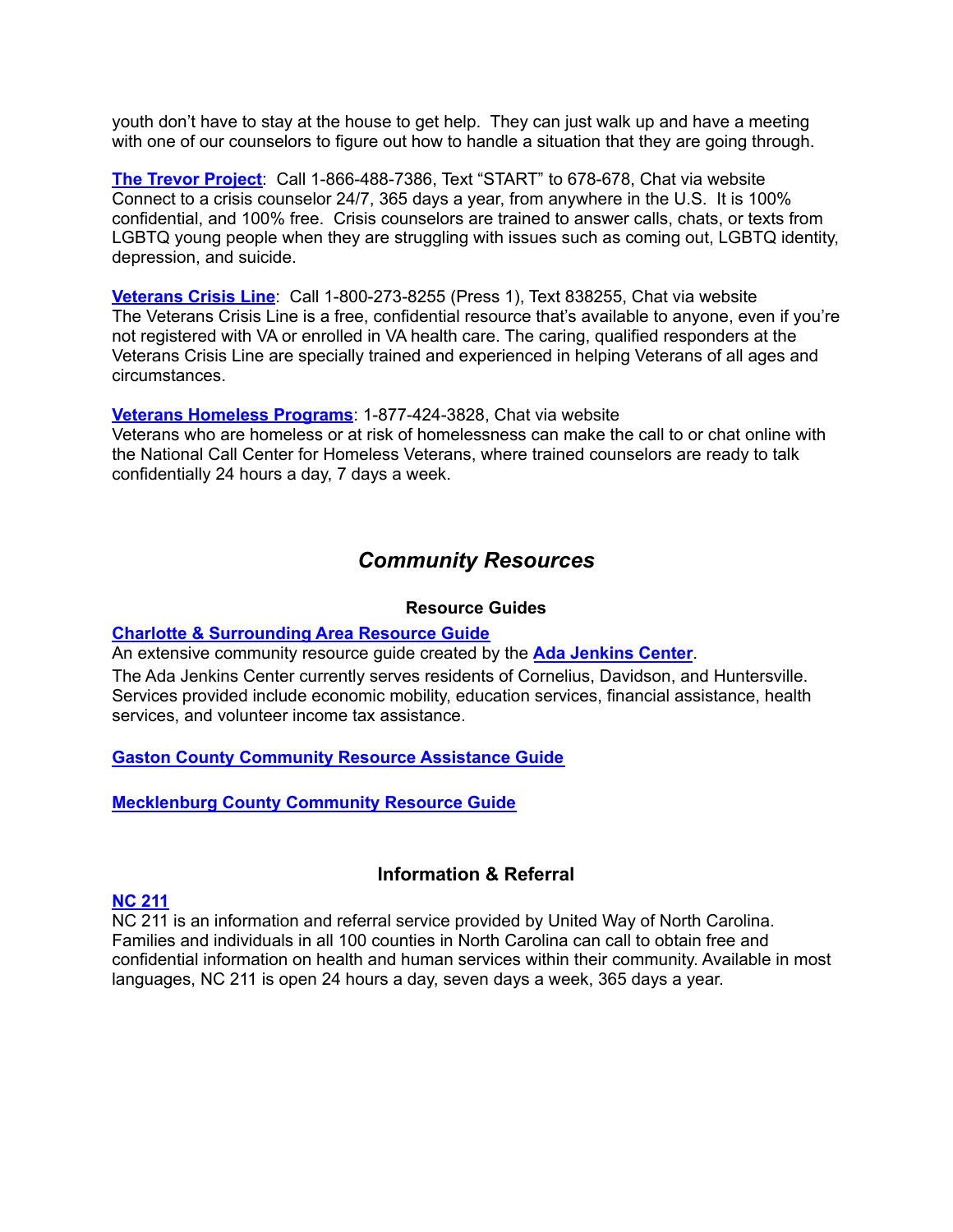# **Basic Needs**

#### **Crisis [Assistance](https://www.crisisassistance.org/) Ministry**

Crisis Assistance Ministry helps Mecklenburg County families experiencing poverty with life's most basic needs: emergency financial assistance for rent and utilities, clothing, household goods, furniture, beds, and appliances provided free-of-charge.

### **[Matthews](https://matthewshelpcenter.org/) Help Center**

Matthews Help Center offers an array of services to help neighbors weather the storm. The food pantry provides a week's worth of groceries, interview clothes can be purchased via a voucher at our thrift store, clients can meet one on one with a social worker to discuss their household budget, resources in the community; we can even help to prevent eviction or disconnection of a utility. For many families, a financial crisis earlier in the year may mean that there are no funds left for school supplies or gifts during the holiday season. Matthews HELP Center partners with Matthews Gives Back and other agencies to assist financially fragile families through these times.

# **Domestic Violence Assistance**

# **CVAN: Cabarrus Violence [Assistance](https://www.cvan.org/) Network**

CVAN provides safety, shelter and support for battered women and their children in Cabarrus County, NC. Services include 24-hr hotline, shelter, peer counseling, outreach center, children's program, friends and family program, court advocacy, support groups, teen program, formerly battered women's advocacy, women's jail program, and community education.

# **Medical/Dental**

**[Mecklenburg](https://www.mecknc.gov/HealthDepartment/Documents/FreeLowCostClinics.pdf) County Free & Low Cost Clinics**

**[Mecklenburg](https://www.mecknc.gov/HealthDepartment/Documents/DentalResourcesPamphletOctober2016.pdf) County Dental Resources (Free, Low Cost or Sliding Scale)**

# **Local Mental Health Providers**

# **Anuvia [Prevention](https://www.anuvia.org/) & Recovery Center**

Quality substance abuse services that are personalized to your specific needs and are available to everyone. Services include prevention, assessment, DWI/court services, detox, outpatient treatment, and residential treatment. Treatment for the uninsured provided on a sliding scale.

#### **[Atrium](https://atriumhealth.org/medical-services/prevention-wellness/behavioral-health) Health**

Atrium Health provides mental health assessment, as well as inpatient, outpatient, school-based, crisis and residential treatment programs. A list of locations can be obtained by clicking this link: **[Behavioral](https://atriumhealth.org/medical-services/prevention-wellness/behavioral-health/locations) Health Locations**

# **Cardinal [Innovations](https://www.cardinalinnovations.org/Members/Available-Services) Healthcare**

Serves people and families with diagnoses in intellectual or developmental disabilities, mental health, or substance use disorders (IDD/MH/SUD). Through our network of contracted providers, the members and families we serve receive the care and coverage they need.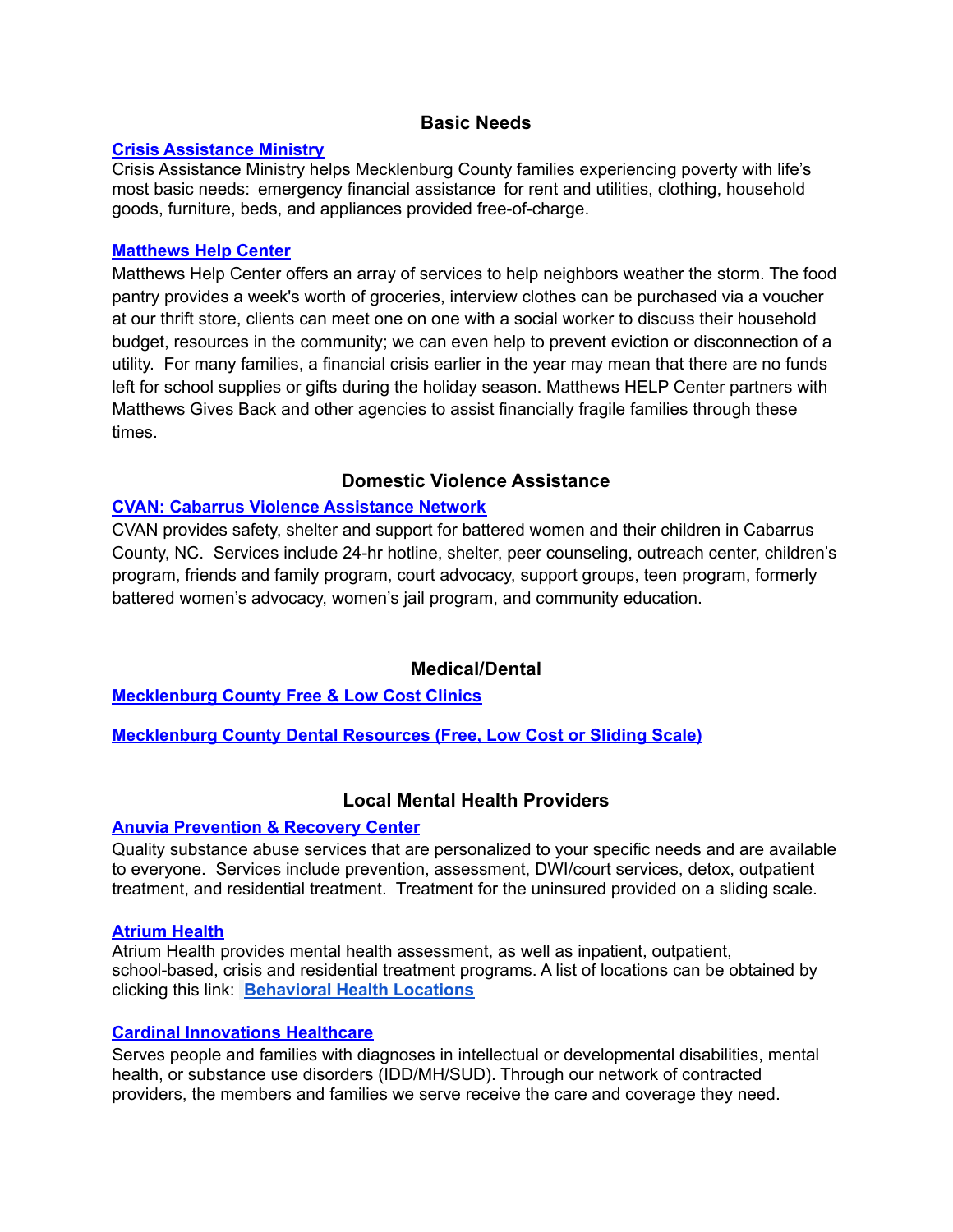### **Counseling Center At [Charlotte.com/](http://counselingcenteratcharlotte.com/)**

Provides individual, couples and family counseling.

#### **[Monarch](https://monarchnc.org/) Crisis Services**

Provides mental health services for adults and youth. Accepts uninsured at a sliding scale fee.

#### **[Novant](https://www.novanthealth.org/presbyterian-medical-center/services/behavioral-health.aspx) Health**

Provides mental health services for adults and youth.

# **Nutrition/Physical Activity**

#### **[Mecklenburg](https://www.mecknc.gov/HealthDepartment/CommunityHealthServices/Pages/FamiliesESMM.aspx) County Families Eating Smart & Moving More**

A free, four-part program that offers families simple solutions to help them eat smart and move more.

# **Parenting**

#### **Mental Health America of Central [Carolinas](https://www.mhacentralcarolinas.org/parentVoice.cfm)**

The ParentVOICE Programs offer trainings and workshops for parents, youth, and provider agencies, at NO COST to families. Program specialists attend meetings with schools and service providers as a support for parents and caregivers. Monthly support groups for adults and youth are offered.

Kids of Tomorrow (KOT) and A.C.T.I.V.E. Youth Groups provide emotional and social support, workshops, and activities within a safe and structured environment for youth.

#### **Positive [Parenting](https://www.cdc.gov/ncbddd/childdevelopment/positiveparenting/index.html) Tips (CDC)**

As a parent you give your children a good start in life—you nurture, protect and guide them. Parenting is a process that prepares your child for independence. As your child grows and develops, there are many things you can do to help your child. These links will help you learn more about your child's development, positive parenting, safety, and health at each stage of your child's life.

#### **Teen Health [Connection](https://teenhealthconnection.org/parenting-programs/) Parenting Programs**

Teen Health Connection offers parenting resources specifically designed to strengthen parental efficacy and build healthy connections between parents and their teens. We offer virtual parent training, virtual parent support groups, and opportunities to participate in in-depth discussions on the hottest topics affecting teens today. Our goal is to give parents confidence and courage to meet the challenges – and savor the joys – that accompany the teenage years. We are continuously updating our resources and expanding our programming to meet the needs and interests of all parents as well as accommodate all schedules.

#### **Time Out [Youth](https://www.timeoutyouth.org/content/parents)**

Resources, training and answers to questions for parents/guardians or adult supporters of LGBTQ youth.